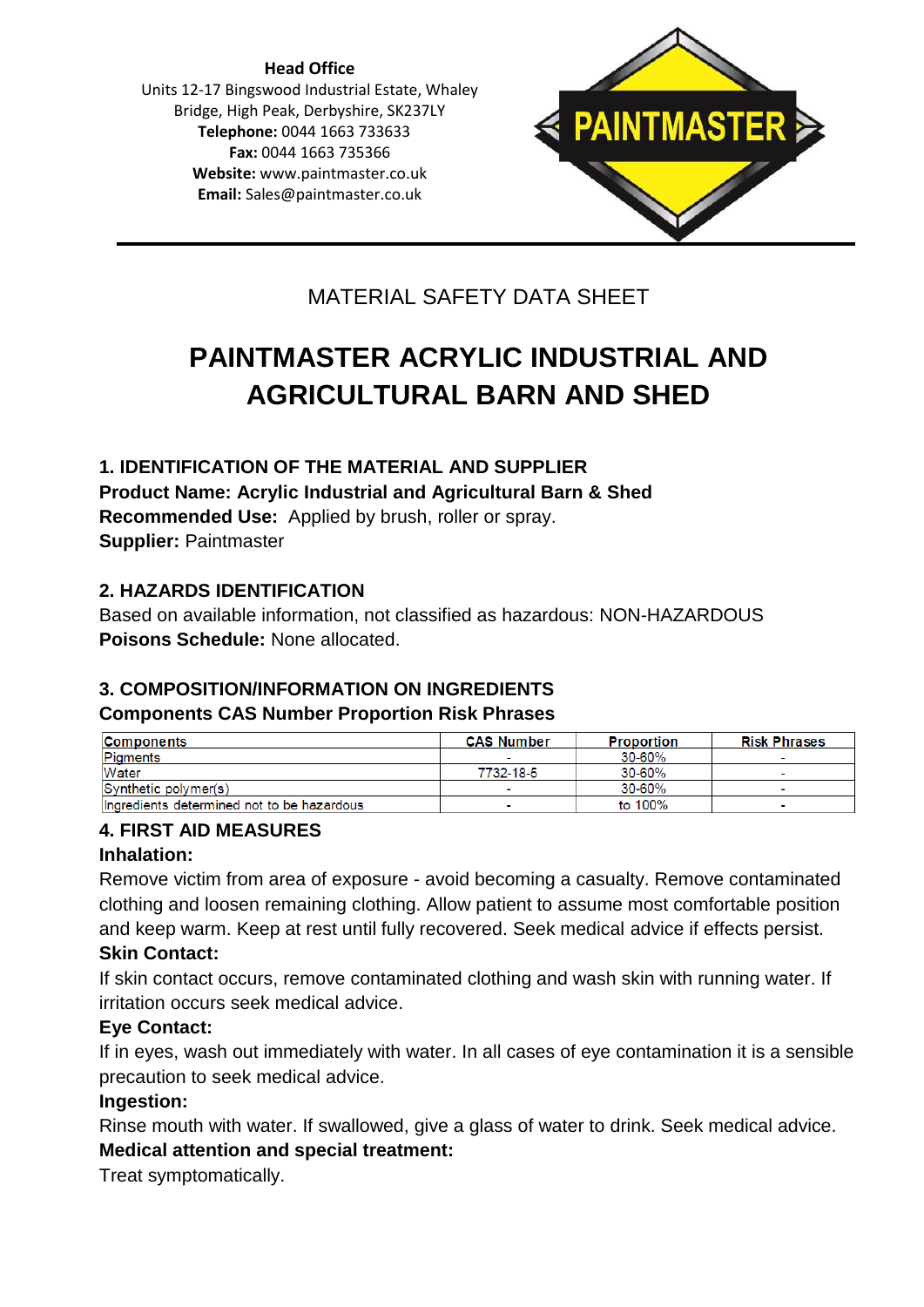# **5. FIRE FIGHTING MEASURES**

### **Hazards from combustion products:**

Not combustible, however following evaporation of the water component of the material, the residual material can burn if ignited. On burning will emit toxic fumes.

#### **Precautions for fire fighters and special protective equipment:**

Fire fighters to wear self-contained breathing apparatus and suitable protective clothing if risk of exposure to vapour or products of combustion.

#### **Suitable Extinguishing Media:**

Not combustible, however, if material is involved in a fire use: Fine water spray, normal foam, dry agent (carbon dioxide, dry chemical powder).

# **6. ACCIDENTAL RELEASE MEASURES**

#### **Emergency procedures:**

If contamination of sewers or waterways has occurred advise local emergency services.

# **Methods and materials for containment and clean up:**

SMALL SPILLS: Slippery when wet. Avoid accidents, clean up immediately. Collect in a container for disposal via special chemical waste collection.

LARGE SPILLS: Slippery when spilt. Avoid accidents, clean up immediately. Contain prevent run off into drains and waterways. Use absorbent (soil, sand or other inert material). Collect and seal in properly labelled containers or drums for disposal.

# **7. HANDLING AND STORAGE**

# **Conditions for safe storage:**

Store in cool place and out of direct sunlight. Keep containers closed when not in use check regularly for leaks.

# **Precautions for safe handling:**

Keep out of reach of children. Avoid eye contact and repeated or prolonged skin contact.

# **8. EXPOSURE CONTROLS/PERSONAL PROTECTION**

**Occupational Exposure Limits:** No value assigned for this specific material by the National Occupational Health and Safety Commission.

#### **Engineering controls:**

Provide adequate ventilation. If using indoors, keep windows and doors open during use. Keep containers closed when not in use.

# **Personal Protective Equipment:**

The selection of PPE is dependent on a detailed risk assessment. The risk assessment should consider the work situation, the physical form of the chemical, the handling methods, and environmental factors. Personal Protection: B - OVERALLS, SAFETY SHOES, SAFETY GLASSES, GLOVES. MANUFACTURE, PACKAGING AND TRANSPORT: Wear overalls, safety glasses and impervious gloves. Always wash hands before smoking, eating, drinking or using the toilet. Wash contaminated clothing and other protective equipment before storage or re-use. If there is a risk of eye contact and repeated or prolonged skin contact wear gloves and safety glasses. Wash hands after use.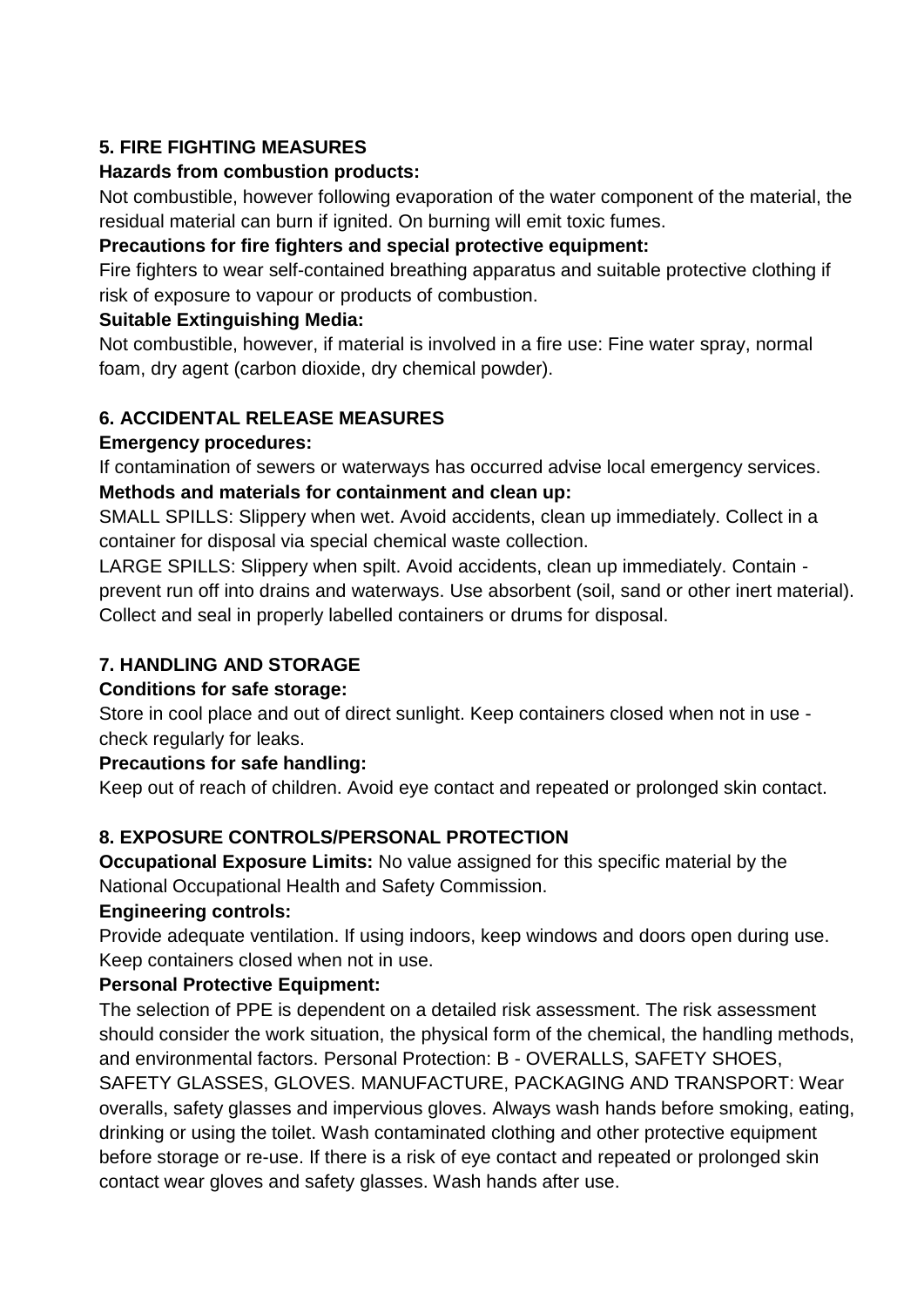**9. PHYSICAL AND CHEMICAL PROPERTIES**

**Physical state:** Viscous liquid **Colour:** Coloured **Odour:** Bland **Solubility:** Miscible with water. **Specific Gravity:** 1.0-1.7 @20°C **Relative Vapour Density (air=1):** Not available **Vapour Pressure (20 °C):** Not available **Flash Point (°C):** Not applicable **Flammability Limits (%):** Not applicable **Autoignition Temperature (°C):** Not applicable **%Volatile by Weight:** Not available **Solubility in water (g/L):** Miscible **Melting Point/Range (°C):** Not applicable **Boiling Point/Range (°C):** 100 (water) **Decomposition Point (°C):** Not available **pH:** 8-10 **Viscosity:** Not available **Evaporation Rate:** Not available

# **10. STABILITY AND REACTIVITY**

**Chemical stability:** Stable under normal conditions of use. **Conditions to avoid:** Avoid contact with foodstuffs. **Incompatible materials:** Incompatible with oxidising agents. **Hazardous decomposition products:** Oxides of carbon. **Hazardous reactions:** None known.

# **11. TOXICOLOGICAL INFORMATION**

No adverse health effects expected if the product is handled in accordance with this Safety Data Sheet and the product label. Symptoms or effects that may arise if the product is mishandled and overexposure occurs are:

**Ingestion:** No adverse effects expected, however, large amounts may cause nausea and vomiting.

**Eye contact:** May be an eye irritant.

**Skin contact:** Contact with skin may result in irritation.

**Inhalation:** Where this material is used in a poorly ventilated area, at elevated temperatures or in confined spaces, vapour may cause irritation to mucous membranes of the respiratory tract, headache and nausea.

# **Long Term Effects:**

No information available for the product.

**Toxicological Data:** No data available for the product.